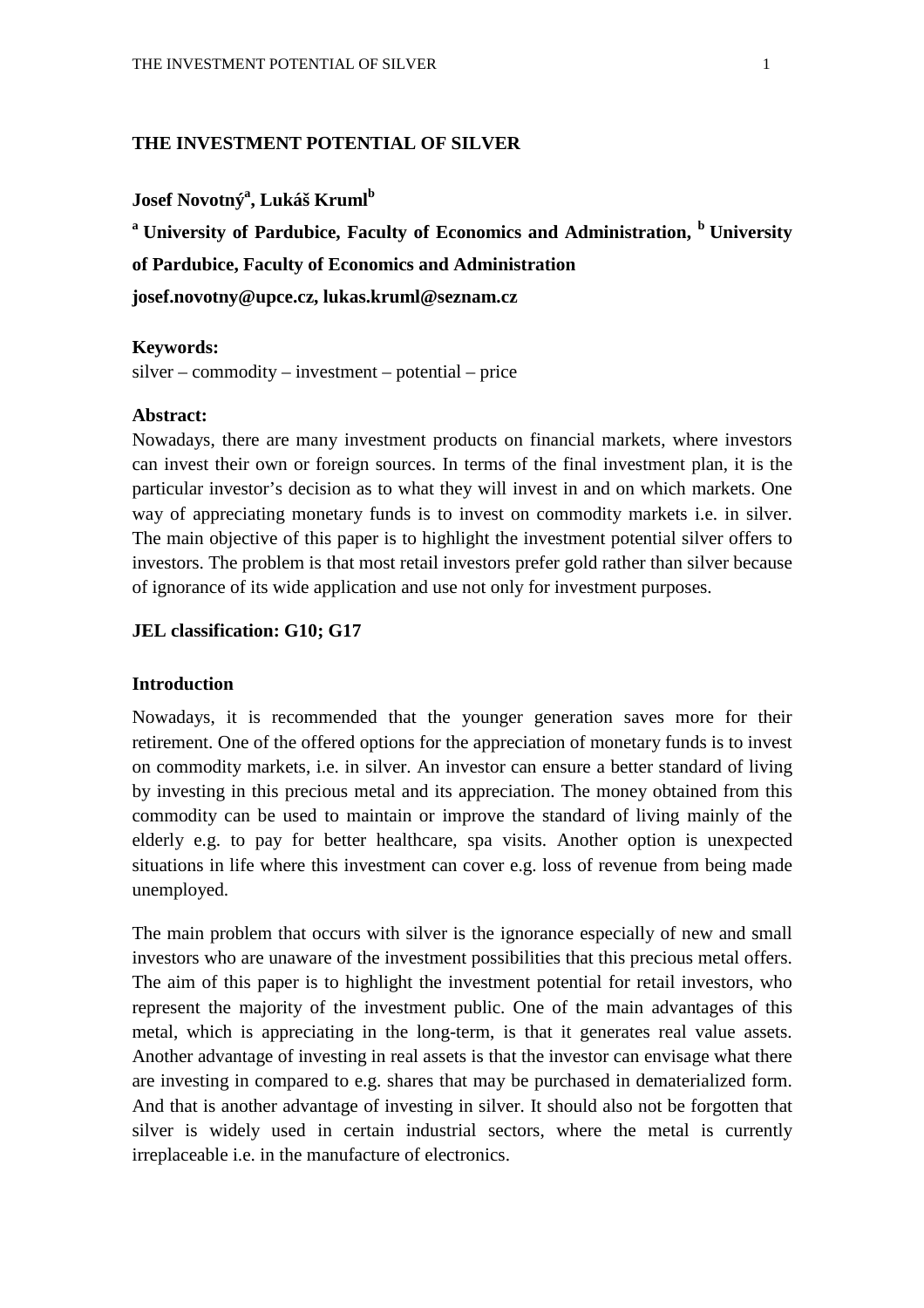### **1. The theoretical basis**

Commodities are necessary for the daily life of everyone, without them we cannot exist. Every citizen consumes commodities every day, e.g. sugar, coffee, milk, to meet their basic needs. Some are encountered indirectly or we are unaware that we need them to live. An example could be a car, its construction and operation without the use of commodities would be completely impossible e.g. platinum, which is used in the manufacture of catalytic converters in the automotive industry. The exhaustion or nonreplacement of this commodity in the future could lead to the restriction or cessation of certain industries, in the event that it is impossible to find an adequate substitute. Another factor that affects the overall development of the prices of various commodities on the markets is their consumption by businesses and consumers, accompanied by the annual increase in the world's total population.

Therefore, it is not only silver, with its long history, which can be rightly regarded as one of the key and irreplaceable metals for mankind. This assertion is supported by the fact that it has been mined in Asia since 2500 years BC. Its main use was in the production of silver coins and this has persisted to date because some countries still use this precious metal as a currency that is still in circulation. (Shipman, 2007)

Commodities are usually divided in two main groups, i.e. renewable (soft) and nonrenewable (hard). (Fabozzi et. al., 2008) The first group comprises those that can be annually replenished. These commodities are divided in two main groups, namely agricultural products and livestock. Agricultural products include e.g. cotton or timber and livestock can involve e.g. the beef trade. Non-renewable commodities can also be divided in two major subgroups i.e. energy commodities and metals. Energy commodities are represented by e.g. oil and coal and metals can be divided in precious, which includes silver and gold, and industrial, which comprises e.g. copper and lead. Nesnídal and Podhajský (2007) highlight the growing importance of commodity transactions in the future, regardless of their classification.

Silver is a non-renewable commodity and is very important for commodity markets. This is highlighted by its 4% representation in the overall Rogers International Commodity Index (RICI index), which includes a further 36 commodities including sugar, zinc, coffee, and wheat. The highest weight value in this index is for oil, which reaches 16%. The significance of this commodity for industry and world trade is demonstrated by its representation in the index focused on industrial metals i.e. Rogers International Commodity Index Metals. Here, its importance is increasing. The Index consists of the following metals: copper, aluminum, gold, lead, zinc, platinum, nickel, tin, palladium and silver. Here, the weight of silver is 15.94%, the same as for copper and aluminum. Gold has the highest percentage with a value reaching 19.92%. The other metals achieve lower values of less than 8%. This index clearly points to the fact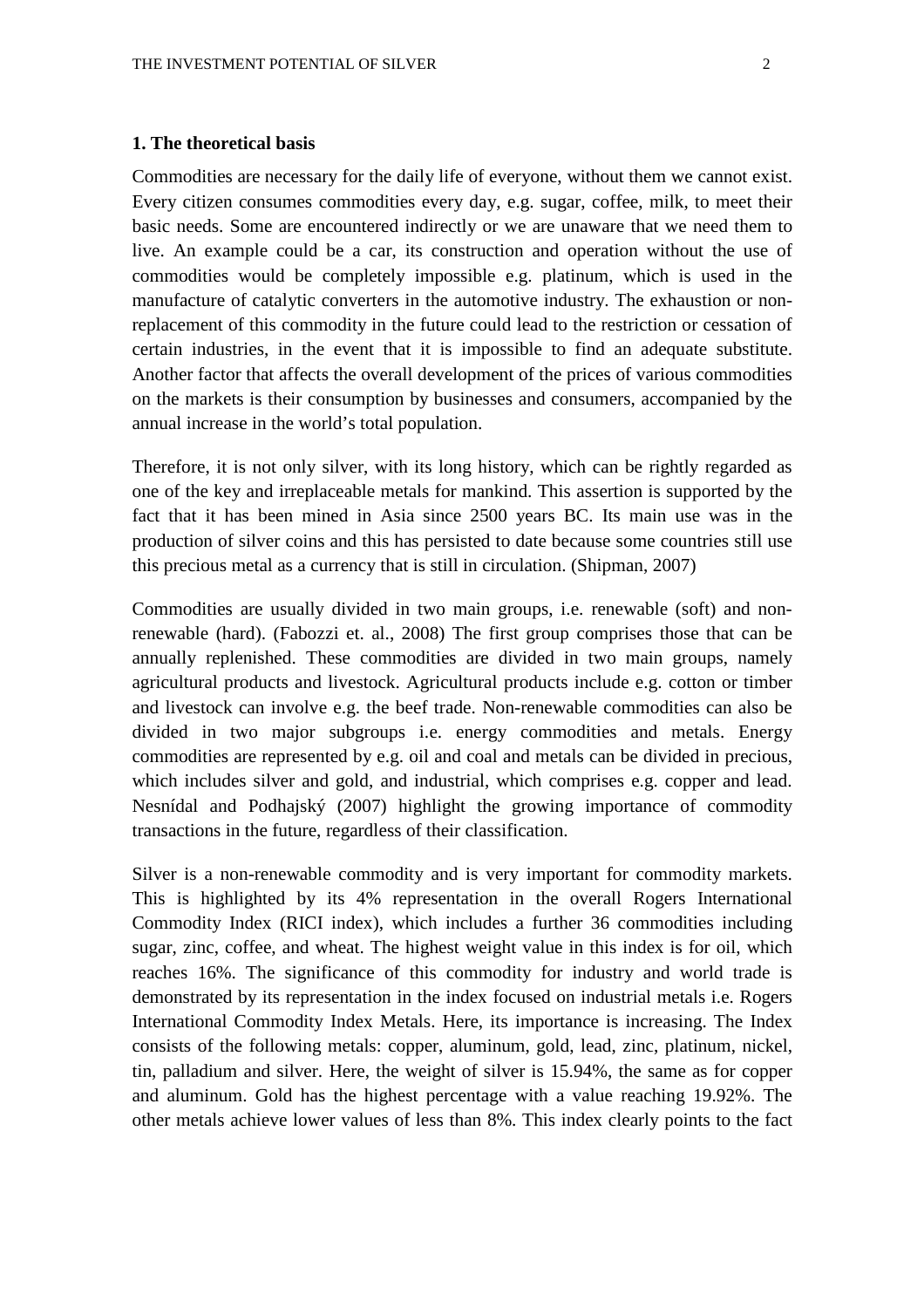that silver is valuable and irreplaceable among other industrial commodities. (RICI, 2015)

The investment opportunities of silver can be divided in three areas. The first area consists of investing in silver bullion, and the second area consists of coins. According to Veselá (2007, p. 268), *"The most famous silver coins include the American Eagle Silver Dollar, the Australian Kookaburra, the Canadian Maple Leaf and the Mexican Libertad".* These areas represent physical investment plans without the entitlement to dividends. However, it is also possible to invest in silver in paper form or in dematerialized form, which is greatly expanding these days with the growing importance of non-cash payments, which reduce the transaction costs related to printing e.g. derivatives, futures, stocks. The advantage of this form is that the investor can be entitled to dividends if they invest in shares of companies that are engaged in e.g. silver mining. The issue of dividends is dealt with by e.g. Lease et al. (1999), Sejkora, Duspiva (2015).

Investment in silver these days suggests that there may be a sharp appreciation in the future. The main reason is its undervalued price. Compared to gold, the ratio should be 15:1, which means that the silver should be fifteen times cheaper than gold. Currently, the ratio is 60:1; hence the price of silver is currently greatly underestimated in comparison with gold. On the markets there are 5 times less silver reserves than gold. (GoldenGate, 2015) From this statement alone it is clear what investment potential this industrial and investment commodity conceals.

Rogers (2008) warns when investing in industrial metal and copper that if an investor decides to invest in a particular commodity then they should consider its potential in terms of supply and demand. As with copper, an investor investing in silver should identify certain factors that may affect the price and analyse in detail the potential of the commodity in which the investor wants to invest. In the case of silver, the supply side should be assessed e.g. how are mining costs increasing, what are the current reserves, how big are the current deposits? On the demand side, the investor should analyze e.g. substitutability, the existence of substitutes, and extent of applicability in industry. Mexico was the largest silver producer in the world in 2014, followed by Peru and China with relatively high levels of extraction. (The Silver Institute, 2015)

# **2. Applied scientific methods**

In terms of scientific methods, the main analysis used in this article was through a search of literature and Internet sources, which was supplemented by synthesis linking knowledge gained from the available resources. This was followed by a comparison made when assessing three investment alternatives investors have when investing in silver. Furthermore, the principle of logical thinking was applied, especially when evaluating these investment alternatives and during the application of the methods used.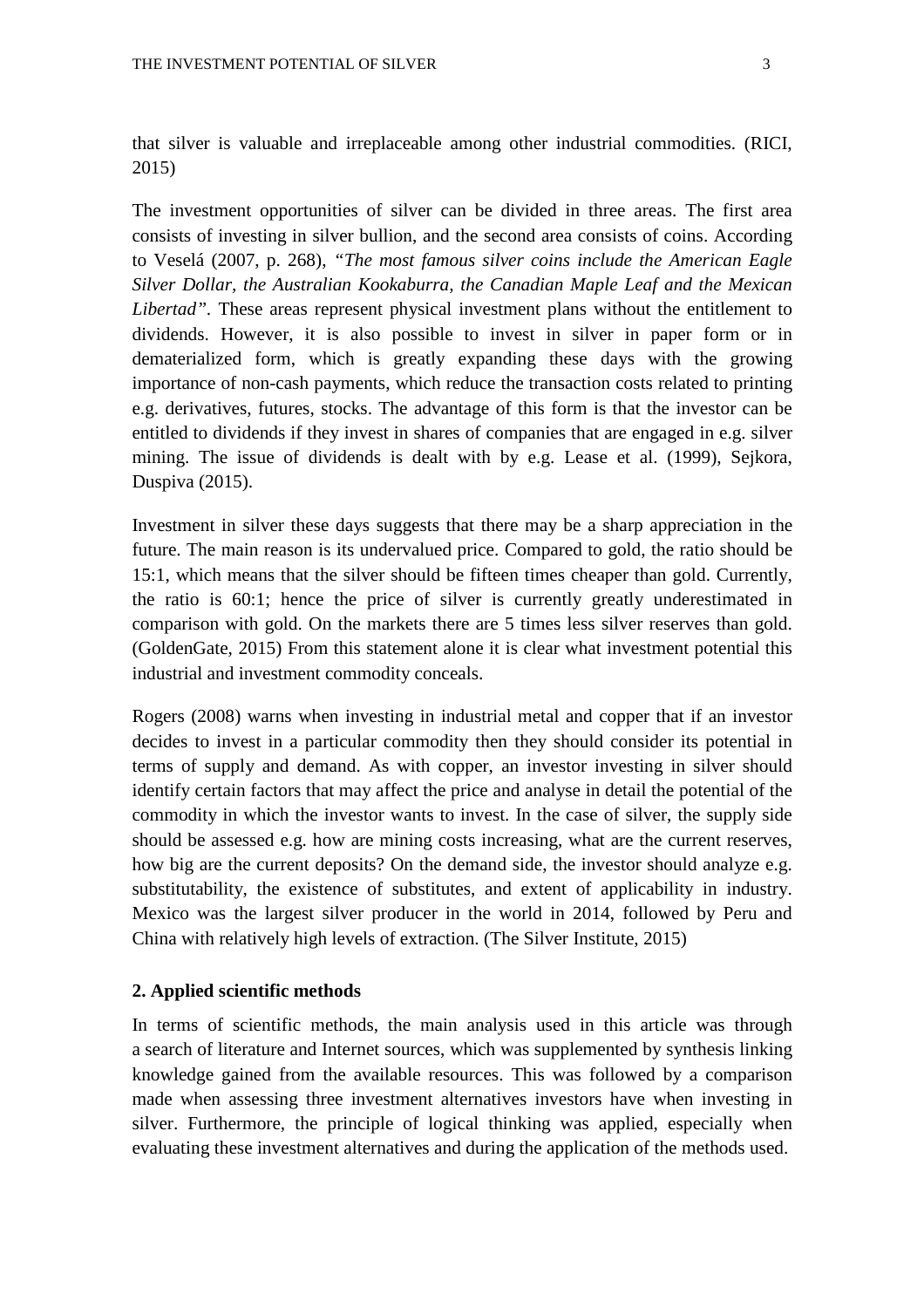### **3. Investing in silver**

If an investor decides to invest in silver on the commodity markets and utilizes the available information and recommendations, then their investment could greatly appreciate in the future. We will assume that the investor has decided to invest in this precious metal in a physical form. Nevertheless, it should be remembered that an investment in precious metals generally appreciates in the long term, which is usually more than three years.

Of course, the moment of purchase and sale should be correctly timed. Current knowledge, which is based on new information on the financial markets, encourages this investment. In which case, an investment could be very successful if it is confirmed that silver is really heavily undervalued. The development of silver for one ounce in US dollars for the chosen time horizon of the first eight months of 2015 is shown in Table 1.

| Month    | High  | Low   | Average |
|----------|-------|-------|---------|
| August   | 15.55 | 14.27 | 14.94   |
| July     | 15.64 | 14.49 | 15.07   |
| June     | 16.70 | 15.70 | 16.10   |
| May      | 17.70 | 16.17 | 16.80   |
| April    | 16.86 | 15.83 | 16.32   |
| March    | 17.14 | 15.47 | 16.22   |
| February | 17.59 | 16.20 | 16.84   |
| January  | 18.23 | 15.71 | 17.10   |

### **TAB. 1: Monthly price of silver for 2015 in USD**

Source: The Silver Institute (2015)

In the event that in the future there will be a reduction in the ratio between gold and silver to a ratio of 15:1 as recommended by the experts, then the investor's investment silver would appreciate at least fourfold, because it is currently at a ratio with gold of 60:1. Investors who invested in the silver in the given duration according to the information included in Table 1 would generate profits based on the recommendations of experts. Again, the timing of the purchase is important because the rate of this commodity may begin to increase until it reaches the desired ratio to gold.

We will assume that the fourfold increase in the price of silver will begin from the highest average values shown in Table 1, i.e. 17.10 USD per ounce. Then, the following three situations may occur: an investor buys one ounce of silver at the average rate of 17.10, a lower than the average rate e.g. 14.27 or a higher than average rate e.g. 18.23, which is the highest rate stated in the table. The three investment options can be expressed mathematically to determine the expected gross return in monetary units and percentages as follows: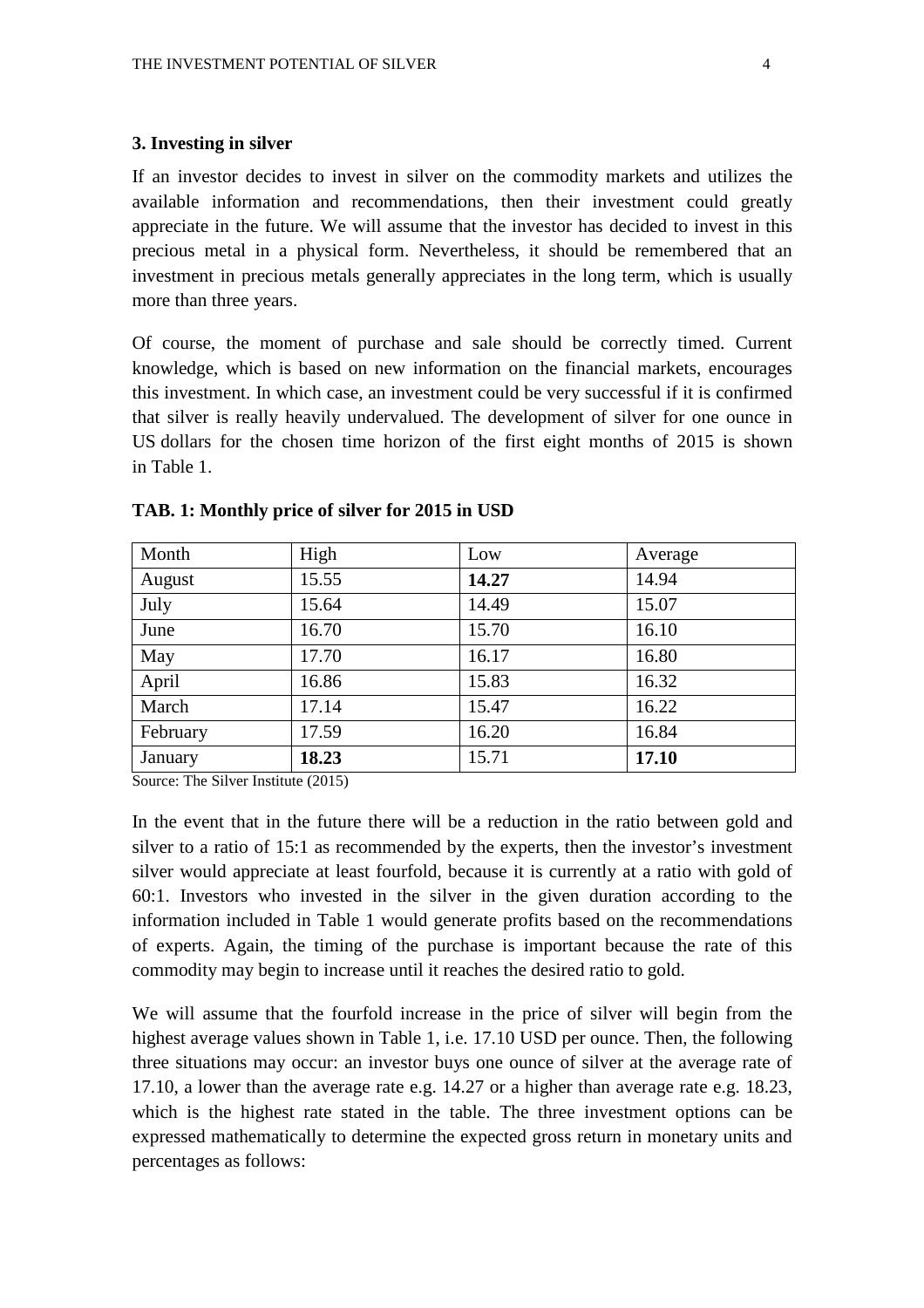Alternative I

$$
FV = P_A \times 4 = 17,10 \times 4 = 68,4 \text{ USD/unce}
$$
 (1)

$$
Rb = P_1 - P_A = 68.4 - 17.10 = 51.3 \text{ USD/unce}
$$
 (2)

$$
r_b = \frac{P_1 - P_A}{P_A} \times 100 = \frac{68,4 - 17,10}{17,10} \times 100 = 300\,\%
$$
\n<sup>(3)</sup>

FV – future value,

Rb – gross return in monetary units,

 $r_b$  – gross return in percentage,

 $P_A$  – average price, for which the commodity was purchased,

4 – the expected fourfold increase in price,

 $P_1$  – sale, where we assume that the investor sells an ounce of silver after reaching the fourfold appreciation,

Alternative II

$$
Rb = P_A \times 4 - L_A + (P_A - L_A) = 17,10 \times 4 - 14,27 + (17,10 - 14,27) = (4)
$$
  
56,96 *USD*/*unc*e

$$
r_b = \frac{P_1 - L_A}{L_A} \times 100 = \frac{68.4 - 14.27}{14.27} \times 100 = 379.33\,\%
$$
\n<sup>(5)</sup>

 $L_A$  – below-average price at which the commodity was purchased,

Alternative III

$$
Rb = P_A \times 4 - H_A + (P_A - H_A) = 17,10 \times 4 - 18,23 + (17,10 - 18,23) =
$$
  
49,04 *USD*/*unc*e (6)

$$
r_b = \frac{P_1 - H_A}{H_A} \times 100 = \frac{68,4 - 18,23}{18,23} \times 100 = 275,21\,\%
$$
\n<sup>(7)</sup>

 $H_A$  – above-average price at which the commodity was purchased.

For all three alternatives, the investor sees a positive gross return. It also shows how important correct timing of the investment is for the purchase of the commodity in question, since each of the alternatives show different results in the achieved gross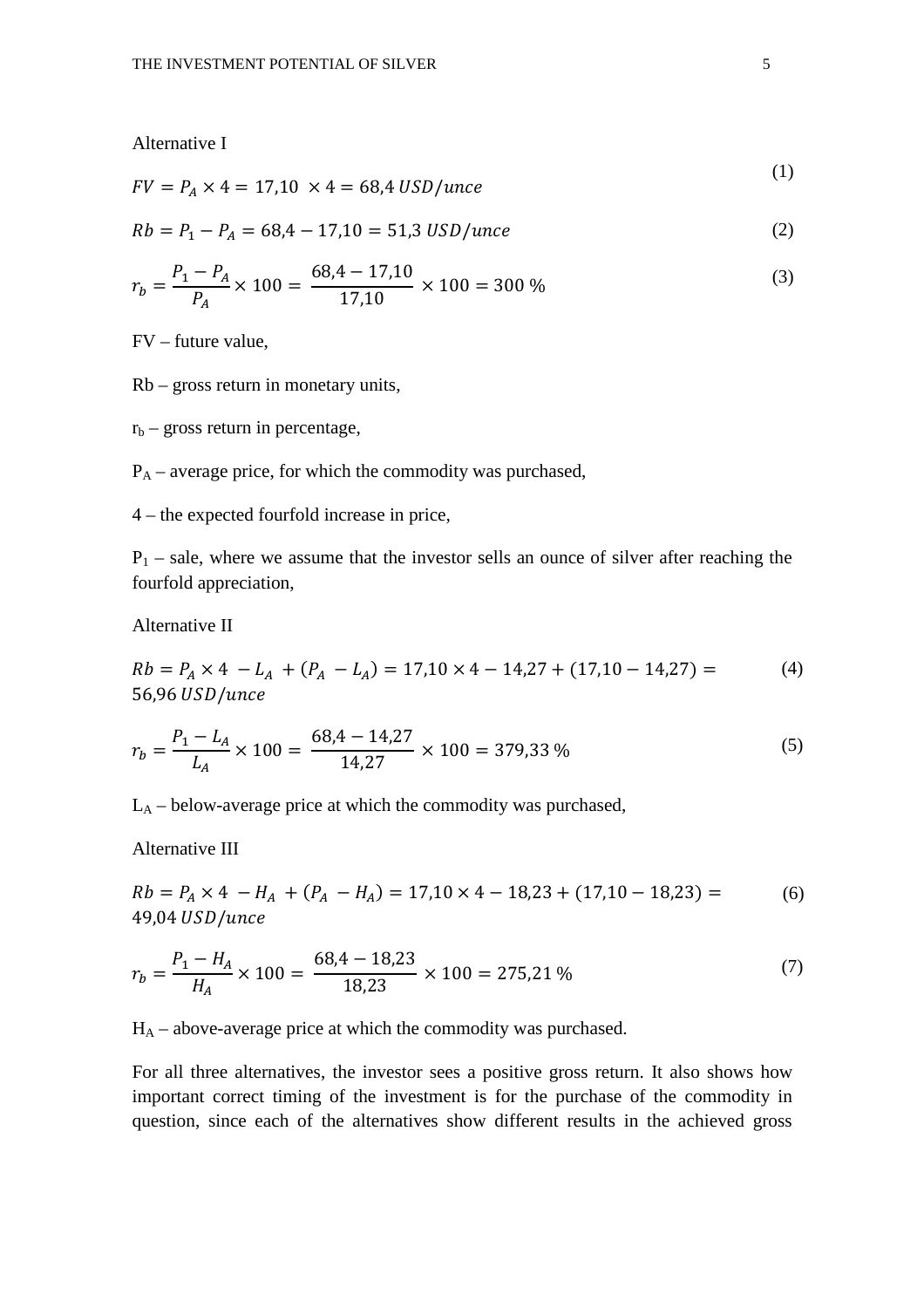return. In practice, it will depend on the price from which the projected fourfold increase in silver will begin.

### **4. Discussion**

As with all investments, silver is not without its risks. One such risk is when the recommended ratio to gold, i.e. 15: 1 is reached. This may be within a time horizon of five, ten or fifteen years. An investor who chooses to invest in this commodity will have to be very patient in order for their investment to appreciate fourfold and more. If an investor decides to invest in silver bullion and coins, then they must have sufficient space for their storage. This storage service is offered by professional firms but for a fee, which can greatly increase a retail investor's costs or directly discourage them from this type of investment. The intention to invest in silver can also be dampened by the current existence of a tax burden. In the Czech Republic, a physical purchase and sale of commodities is burdened by VAT, unlike gold, which is exempt from such tax. Retail investors in particular must be familiar with the terms of VAT and also with income tax because the return on investment in silver could be considerably reduced.

On the other hand, the future predictions of experts of the appreciation of silver are very positive. Some estimates from analysts even speak of a 100-fold increase in prices over the next 10 to 15 years. Silver is currently considered to be the best investment. (GoldenGate, 2015)

# **Conclusion**

In today's globalized world, there are frequent changes on financial markets. Some events are very difficult to estimate due to globalization processes, and this has an impact on the investment behaviour of investors. One of the ways investors can appreciate their own or foreign sources is to invest in silver on the commodity markets. Expert recommendations on this issue also support investment in this precious and industrial metal. Investing in this metal has a range of indisputable characteristics and benefits for investors, which include e.g. it being irreplaceable in industry as well as it being the most undervalued metal.

Of course, it is still true that investors should diversify their investment portfolio. Therefore, it is certainly not recommended that an investor invests all of their available cash resources in only one commodity. This would mean that the investor would become too dependent on one investment, which is highly risky. As with any other investment, silver has an assumption of risk that may arise in the future, e.g. the discovery of new deposits, being replaced by another substitute in industry and the tax burden. Due to the fact that silver is a long-term investment, the question is whether the current tax laws will still apply in five to ten years.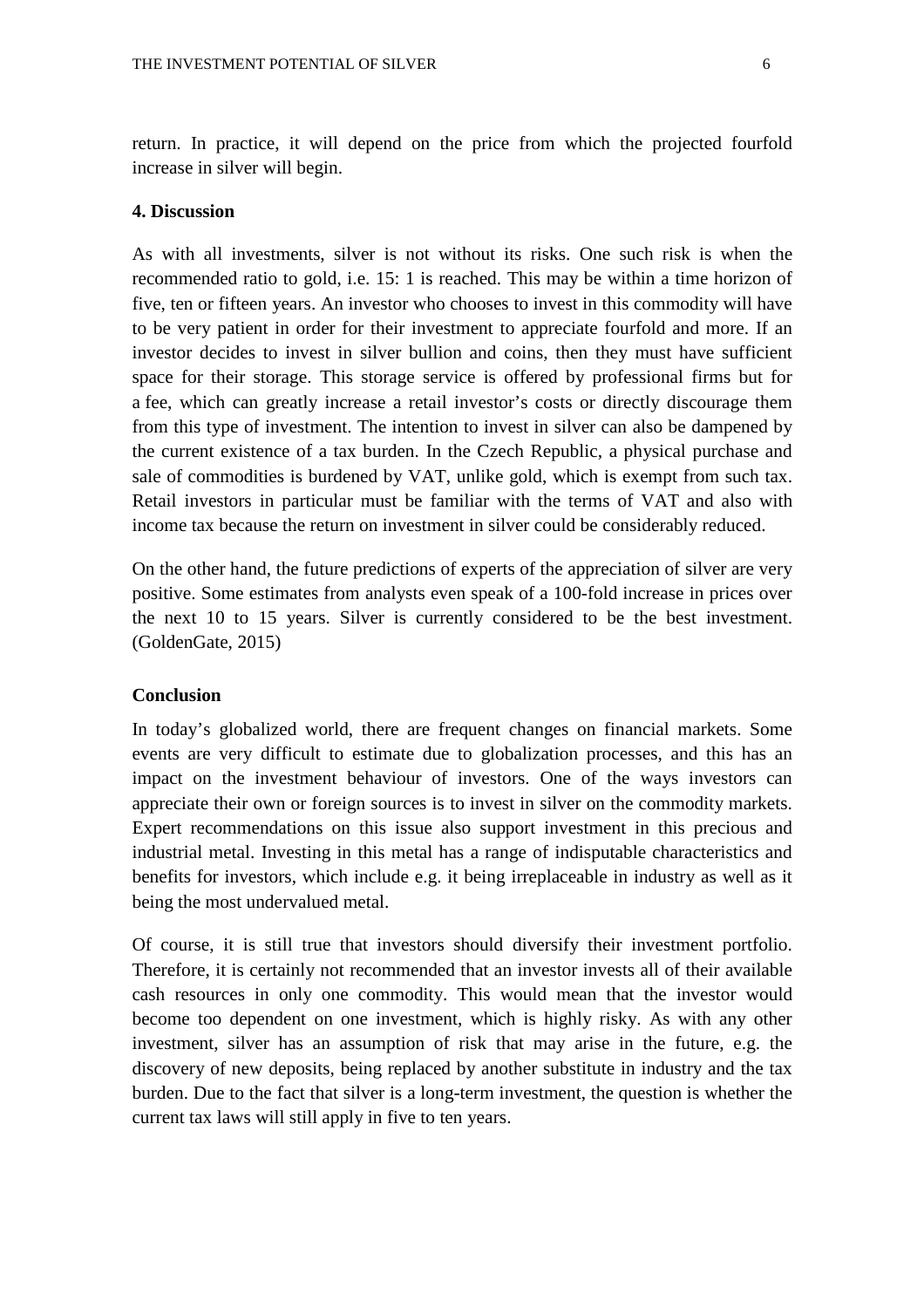### **Acknowledgement:**

This paper was created within the project SGSFES\_2015001.

### **References:**

**Books** 

Fabozzi, J. F., Füss, R., & Kaiser, G. D. (2008). *The Handbook of Commodity Investing.* 1st ed. New Jersey: John Wiley & Sons.

Lease, R. C., John, K., Kalay, A., Loewenstein, U., & Sarig, O. H. (1999). *Dividend Policy: Its Impact on Firm Valu*e. Oxford University Press: OUP Catalogue.

Nesnídal, T., & Podhajský, P. (2007). *Obchodování na komoditních trzích průvodce spekulanta.* Praha: Grada Publishing.

Rogers, J. (2008). *Žhavé komodity jak může kdokoliv investovat se ziskem na světových trzích.* Praha: Grada Publishing.

Shipman, M. (2007). *Komodity jak investovat a vydělat.* Brno: Computer Press.

Veselá, J. (2007). *Investování na kapitálových trzích.* Praha: ASPI.

Article

Sejkora, F., & Duspiva, P. (2015). *The Position of Management of Czech Joint-Stock Companies on Dividend Policy.* 18 (2), 73-88. dx.doi.org/10.15240/tul/001/2015-2-006

Other sources

GoldenGate (2015) *Stříbro nejlepší investice této dekády.* Retrieved March 31, 2015 from: http://www.goldengate.cz/stribro-nejlepsi-investice-teto-dekady/

RICI index (2015) *Rogers International Commodity Index.* Retrieved September 29, 2015 from: http://www.rogersrawmaterials.com/weight.asp

The Silver Institute (2015) *Silver production.* Retrieved September 28, 2015 from: https://www.silverinstitute.org/site/supply-demand/silver-production/